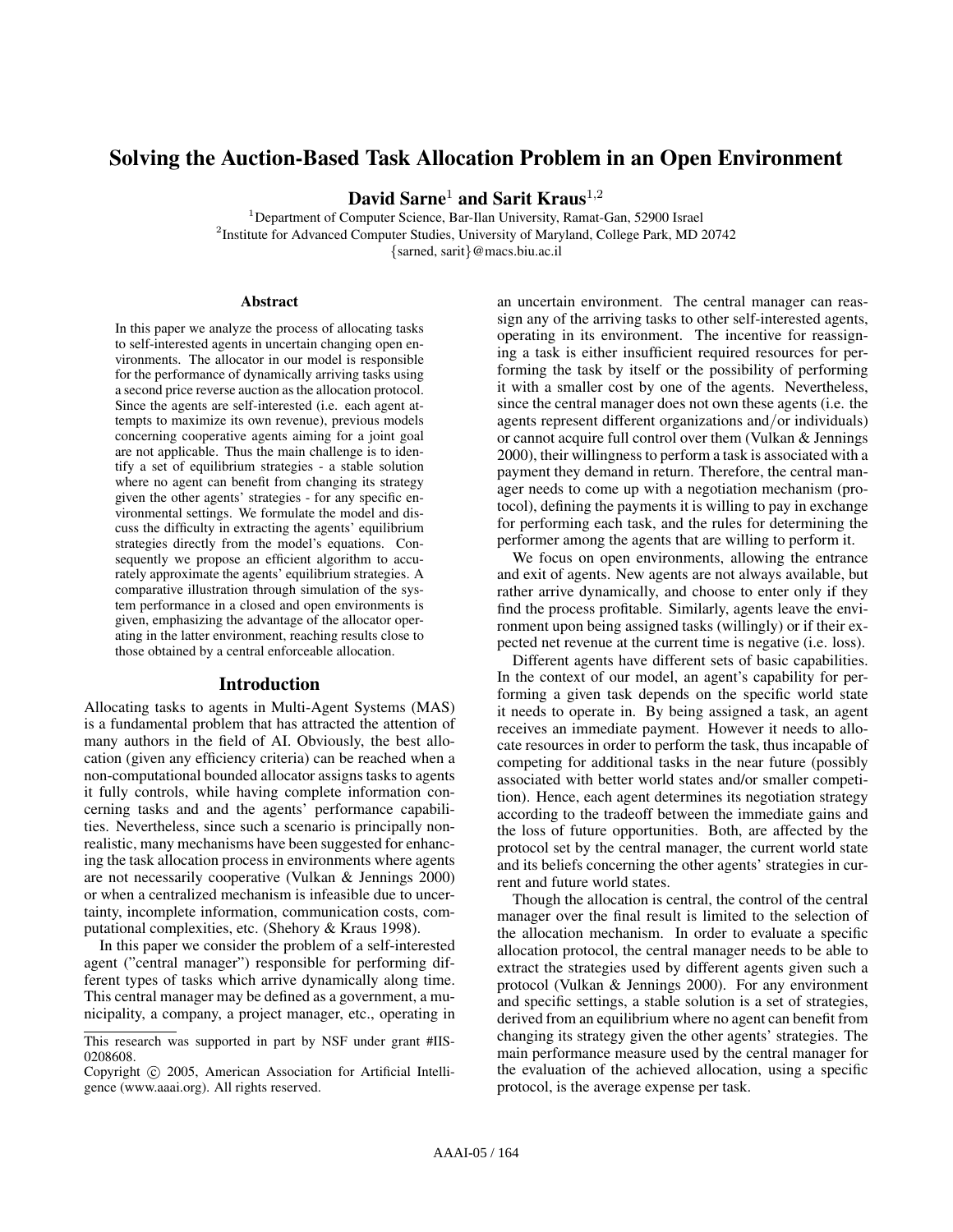Two typical applications associated with the above model are described in (Sarne, Hadad, & Kraus 2004). The first is an under-water exploration mission (where different companies are encouraged to compete for different tasks, such as underwater surveys, inspections, mapping, pollution prevention and recovery, using their own Remotely Operated Vehicles (ROVs)). The second involves self interested servers, with different configurations and changing loads, competing for the execution of jobs arriving from an external source, such as universities. Additional typical applications in this domain include exploration of remote planets, urban search, and rescue (Dias 2004). In all these applications the agents' capabilities (i.e. costs) to perform any given task are dissimilar in different world states. Thus, upon the arrival of a new task, each agent can calculate its own cost (given the current world state) and assess the distribution of costs among the other agents for performing it. Based on this information the agents have to promptly decide their negotiation strategies.

In this paper, we focus on a specific negotiation mechanism used by the central manager - an auction. Auctions provide an efficient way to resolve one-to-many negotiations, particularly in automated agents based environments (Vulkan & Jennings 2000). Specifically, the central manager in our model uses a reverse Vickrey auction<sup>1</sup>.

The proposed model and the analysis are partially based on the framework introduced in (Sarne, Hadad, & Kraus 2004). Nevertheless, the solution methodology given there is limited to closed environments where the entrance of new agents is prohibited (i.e. once an agent is awarded a task, the number of remaining agents always decreases by one). Using such a permissive assumption allowed a backward induction based solution, which we cannot use in our open environment based model. While in closed environments there are no mutual dependencies between the strategies applied in different auctions, in our model the strategy taken in any of the world states affects all other possible world states' strategies. This significantly complicates our problem.

The main contributions of this paper are threefold: First, we formally model and analyze the task allocation problem using a specific auction based mechanism in an open environment with self-interested agents (which is more compatible to real-life applications). Second, we prove that the use of the mechanism in open environments results in lower bids of the agents (i.e. less expenses for the central manager) in comparison to closed environments in similar world states. Finally, we supply efficient algorithms to approximate the equilibrium strategies, thus the mechanism's performance can be evaluated for any specific open environment.

## Related Work

The main objective of task allocation is to decide who does what and how to collaborate with others. Generally, task allocation mechanisms in MAS can be divided according to a bi-dimensional classification. The first dimension is the distribution level of the mechanism, ranging from a central allocator for the entire system (Gerkey & Mataric 2002) to a complete distributed approach where agents have initial tasks which they can reallocate through negotiations (Sandholm 1993). While the distributed algorithms do not necessarily reach the optimum allocation, they have the advantage of decreasing the communication and coordination requirements, as well as eliminating the need for a neutral central allocator. The second dimension is the level of cooperation between the agents in the system, ranging from fully cooperative agents (Dias 2004; Shehory & Kraus 1998) to self-interested agents (Vulkan & Jennings 2000; Walsh & Wellman 1999). The latter can be found also in the wide Contract Net protocol literature (Sandholm 1993). While cooperative agents share the same goals or have no notion of individual utilities or preferences, when considering self-interested agents, there is a possibility that some might have an incentive to deviate from the requested cooperation. Thus equilibrium considerations (which become significantly complex in open environments) are the basic infrastructure of the self interested case.

Our model resides in the domain of centralized allocation to self-interested agents, thus requiring a market based approach - an auction. Market based allocation methods in competitive environments are not new (Walsh & Wellman 1999; Vulkan & Jennings 2000). However, they mainly focus on static environments where tasks and other agents are known. Our model integrates an open environment where both agents and tasks arrive dynamically, thus equilibrium considerations become much more complex. The same holds for the analysis given for auctions in ecommerce domains. Here, the main emphasis is (basically due to the large number of participating agents) on maximizing the utility of a single agent that faces multiple dynamic opportunities (Shehory 2002), rather than long term equilibrium analysis.

# The Model

We consider an open environment with a central manager and a changing number of self interested agents. The central manager is responsible for allocating tasks which arrive from an external source dynamically, at some inter-arrival time (assumed as a single time unit, for simplification) between two subsequent occurrences. We assume both the central manager and the agents are rational and seek to maximize their net revenue (minimize the costs in the case of the central manager). The dynamic nature of the environment suggests possible entrance of new agents (either former auction winners once they have completed their tasks, or brand new ones). The potential number of agents entering the environment between two subsequent auctions is associated with a probability function. We assume new agents enter the environment sequentially, right after an auction, and only if their expected net revenue in this environment is positive.

An agent's capability of performing a specific task is associated with a cost derived by its basic capabilities, the task's characteristics and the world state. This cost can be modeled as drawn from a specific probability function, shared by all agents (Sarne, Hadad, & Kraus 2004). Additionally, each agent is associated with a cost per time unit, while waiting idly for a task (common to all agents, as similar resources need to be spent).

Upon the arrival of a new task, the central manager initiates a reverse Vickrey auction. Regardless of the bids made

<sup>&</sup>lt;sup>1</sup>A reverse Vickrey auction is a sealed bid auction in which the winner is payed the lowest amount bid by a loser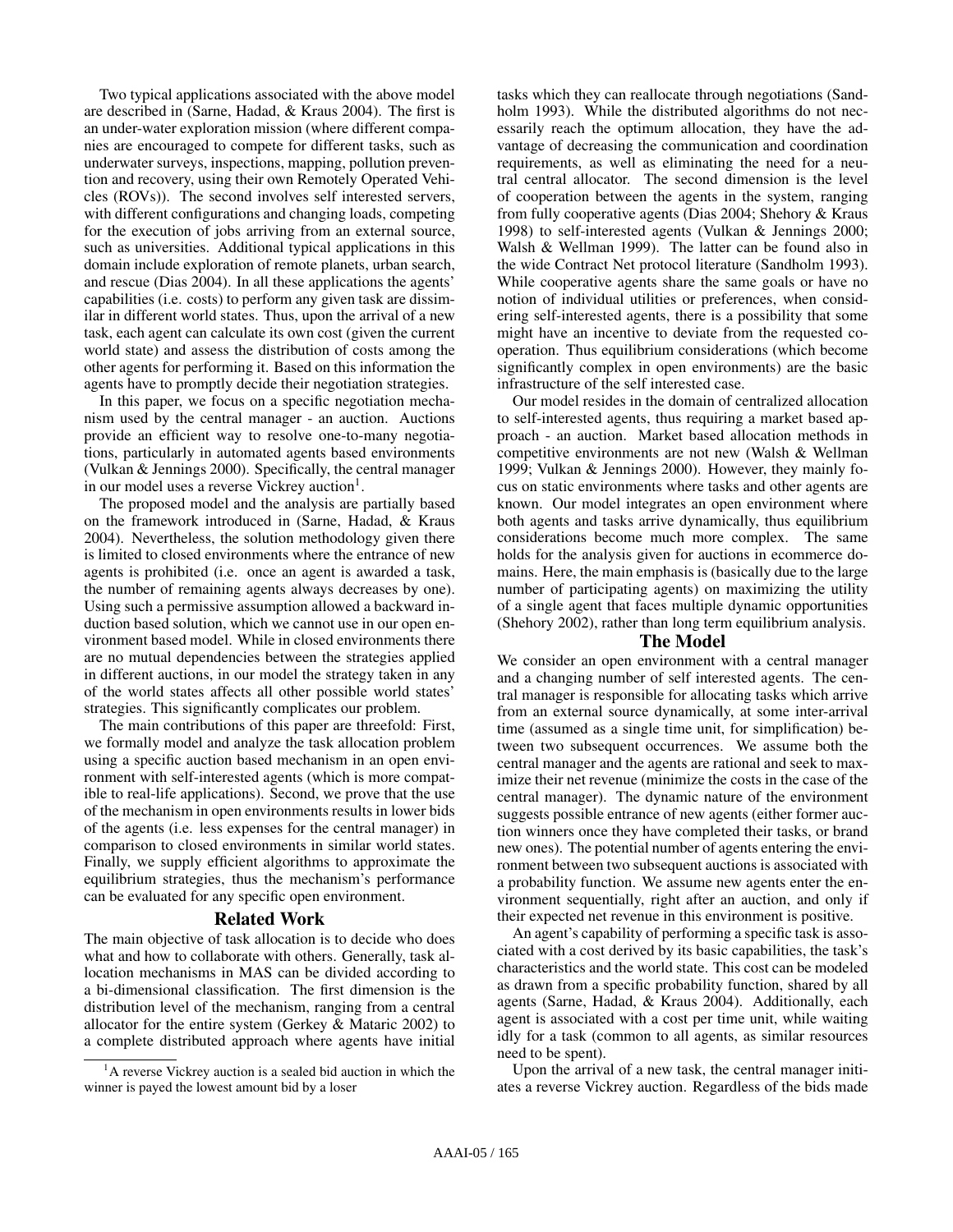for any specific auction, the maximum payment to an agent for performing a task is limited by a value set by the central manager. This can be seen as the cost of performing the task by the central manager itself or an external fixed-cost contractor, thus the central manager is willing to delegate a task to any agent for a payment smaller or equal to this cost. If all agents in the environment bid above this value, the task is not allocated but rather performed by the central manager or the contractor with a cost equal to the maximum payment.

We assume all agents are acquainted with the total number of agents in the environment at the current time, the costs distribution function, the cost per time unit in an idle state, the maximum payment set by the central manager, the interarrival time between tasks, and the entrance rate of new agents. Thus, within a given auction, each agent can evaluate its own cost to perform the proposed task and knows the distribution associated with the other agents' costs.

# Problem Formulation

We base our problem formulation on the definitions given in (Sarne, Hadad, & Kraus 2004) and extend them to better reflect our open environment model, where agents are allowed to enter and exit. We consider a set  $A$  of  $k$  self interested agents. We denote an agent g by  $A<sub>q</sub>$ . An agent's cost associated with the performance of a given task in world state  $s_t$ , is denoted  $c^{A_g}(s_t)$ , drawn from a probability function  $P_c(x)$ defined over an N discrete values interval  $[c_{min}, \ldots, c_{max}]$ . An agent's cost per time unit in an idle state, is denoted C. The maximum payment to an agent for performing a task is  $M$ . The probability of having  $z$  new agents arriving to the environment within a time unit is given by  $P_{new}(z)$ , the environment within a time unit is given by  $P_{new}(z)$ ,<br>  $z = 0, ..., m$ ,  $\sum P_{new}(z) = 1$  where m is the maximum number of new agents considering entrance. For any specific environment and given a total of  $k$  agents in a world state  $s_t$ , our problem is finding the equilibrium bid, denoted  $B^k(c^{A_g}(s_t))$ , for agent  $A_g$  associated with a cost  $c^{A_g}(s_t)$ .

# Model Analysis

When analyzing an open environment with agents' entrances and exits, a key issue under consideration is the highest possible number of participants an agent might encounter in an auction, denoted  $K$ . Obviously the value  $K$  is derived from the internal forces forming the equilibrium rather than set by the central manager<sup>2</sup>. From the single agent's perspective, the increase in the number of competitors within the environment has a two-fold negative effect. First, the increased competition in each specific auction results in a smaller revenue as the margin between its bid (upon winning) and the second best bid decreases. Second, the expected number of auctions the agent needs to participate in until winning, increases, thus the expected cost of being in an idle state increases. The value  $K$  can be seen as the number of agents that once reached, no additional agent will have

an incentive to join such an auction mechanism, as its expected revenue (as well as the other agents' expected revenues) from the process is negative. Similarly, the existence of  $K$  suggests that none of the agents will leave the environment intentionally (unless assigned a task) as long as the number of agents in the environment is smaller or equal to  $K$ . Formally, the existence of  $K$  can be proved by using  $K > \frac{2(M-c_{min})}{C_{min}} - 1$ . Here each of the agents in the environment will undoubtedly gain a negative revenue, as the lower bound for the agent's expected cost is greater than the upper bound for its expected payment.

The usage of  $K$  is critical for the completeness of the equilibrium analysis as it bounds the number of equations that needs to be handled simultaneously and prevents the existence of scenarios where agents still compete in multiparticipant auctions where it is obvious that their expected long term revenue is negative (loss). In the rest of this section we present the appropriate modifications of the equilibrium equations given in (Sarne, Hadad, & Kraus 2004), adjusted to reflect a revenue based entrance of new agents into the environment, and discuss the equilibrium structure.

Notice that given the above model's assumptions, the agents' strategy is stationary, i.e., any agent  $A_1$  associated with a cost  $c^{A_1}(s_1)$  and k competing agents in a given auction will bid the same as agent  $A_2$  associated with  $c^{A_2}(s_2)$ and k competing agents, where  $c^{A_1}(s_1) = c^{A_2}(s_2)$ . Thus in the rest of this paper, we will refer to all costs  $c^{A_g}(s_t)$ satisfying  $c^{A_g}(s_t) = c_i \in [c_{min}, \ldots, c_{max}]$   $(A_g \in \mathcal{A})$  as  $c_i$ . Similarly, we denote the equilibrium bid  $B^k(c_i)$  as  $B_i^k$ .

Based on the above, consider an agent which is about to attend an auction with a total of  $k$  ( $k \leq K$ ) participating agents. We denote the expected revenue of this agent by  $R<sup>k</sup>$ . The expected revenue of the agent currently participating in an auction, where its cost for the proposed task is  $c_i$ is denoted by  $R_{c_i}^k$ . Thus the expected revenue  $R^k$  can be calculated as:  $R^k$  $\overline{\phantom{a}}$ 

$$
R^k = -C + \sum_{y \in [c_{min}, c_{max}]} R^k_y P_c(y) \tag{1}
$$

An agent winning an auction, when bidding  $B_i^k$ , will be awarded the second bid value (bounded by  $M$ ). Otherwise, it will move on to the next auction where its expected revenue will be either (assuming  $k$  agents in the last pected revenue will be either (assuming k agents in the last<br>auction)  $\sum_{j=0}^{m} P_{new}(j)R^{min(j+k-1,K)}$ , if one of the other<br>agents won this auction; or  $\sum_{j=0}^{m} P_{new}(j)R^{min(j+k,K)}$ , if all agents used a bid higher than  $M$ . For simplification, in the rest of this paper we will use:  $R^{k+p(j)}$  to denote  $\sum_{j=0}^{m} P_{new}(j) R^{min(j+k,K)}$ . The probability,  $P_{new}(j)$  is closely related to the eagerness of the agents to win an auction. Any increase in this parameter's mean results in lower expected bids within any auction and a greater number of tasks assignments per time unit. Consequently, such an increase has an opposite affect on  $K$  (the equilibrium value of K decreases as the entrance rate increases).

The basic rationale and analysis given in (Sarne, Hadad, & Kraus 2004) for the bidding strategies of the different agents, given a world state  $s_t$  and a total of k competing agents, remains valid in our model using the above modifications. Consequently we can prove that in equilibrium the

 $2$ The central manager would never decide to limit the number of agents participating in an auction because any increase in the number of agents competing for a task enhances rigorous competition and thus reduces the overall expected cost paid eventually for any given number of tasks being performed.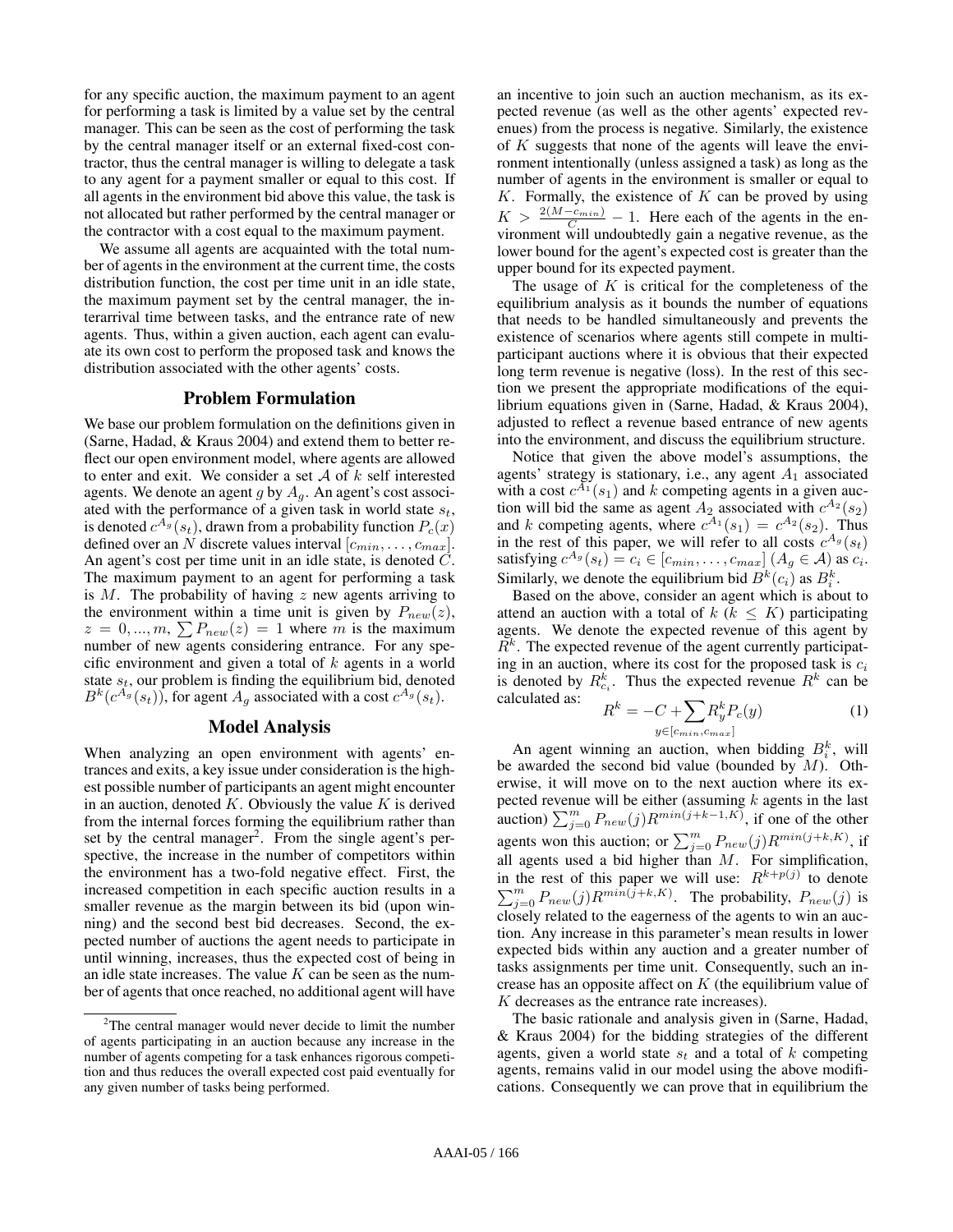agents are divided according to their cost,  $c_i$ , into 3 continuous groups. The first consists of agents with a cost  $c_i$  for performing the current task, satisfying  $c_i < M - R^{k+p(j)-1}$ . These agents (Type I) will always bid  $B_i^k = R^{k+p(j)-1} + c_i$ and their equilibrium expected net revenue is given by:

$$
R_{c_i}^k = \sum_{y \in [c_{i+1}, c_{max}]} min(B_y^k, M) - c_i (P_c(c \ge y)^{k-1} P_c(c > y)^{k-1}) \tag{2}
$$
  
+  $P_{eq}(B_i^k - c_i) + (1 - P_c(c \ge c_{i+1})^{k-1} - P_{eq}) R^{k+p(j)-1}$ 

where  $P_{eq} = \sum_{j=1}^{k-1} {k-1 \choose j} \frac{P_c(c_i)^j P_c(c > c_i)^{k-j-1}}{j+1}$  is the probability the agent will win the auction when one or more additional agents have the same cost  $c_i$ .

The second group (Type II) consists of agents bidding  $M$ as their equilibrium strategy. The expected revenue of an agent from this group, associated with a cost  $c_i$  is:

$$
R_{c_i}^k = (M - c_i)P_{win} + (1 - P_{win})R^{k+p(j)-1}
$$
 (3)

where  $P_{win} = \sum_{j=0}^{k-1} {k-1 \choose j} \frac{P_c(c \leq c \leq \overline{c})^j P_c(c > \overline{c})^{k-j-1}}{j+1}$  is the probability the agent will win the auction when bidding  $M$ , and  $\overline{c}$  and  $\overline{c}$  denote the lowest and highest costs associated with an M bidding strategy, respectively.

The last group (Type III), is of agents associated with a cost  $c_i > \overline{c}$ . These agents will bid  $B_i^k > M$ , as their preferred strategy, given their cost  $c_i$  is to wait for the next auction. The expected net revenue of these agents is given by:

$$
R_{c_i}^k = P_c(c > \overline{c})^{k-1} R^{k+p(j)} + (1 - P_c(c > \overline{c})^{k-1}) R^{k+p(j)-1}
$$
\n(4)

At this point, two major obstacles prevent a solution. First, we do not have any means for calculating  $K$ , thus we cannot finalize the set of simultaneous equations of types (1-4) that needs to be solved. Second, even if we did have the value of  $K$ , the complexity of the equations and the mutual dependencies of the different strategies suggest a major computational challenge that needs to be overcome using an algorithmic approach. For this purpose we propose three algorithms, each built on top of the other, that can facilitate the calculation of the equilibrium. The first algorithm is designed to calculate the different agents' equilibrium bids in an auction with  $k \leq K$  participants, given a value K and the expected revenues that can be obtained in any future auction,  $R^{\hat{k}_i}, \forall k_i \neq k$ . This algorithm is used as an infrastructure for the second algorithm which calculates the equilibrium  $R^k$ values, thus evaluating the validness of the value used for  $K$ . Finally, we show how the value of  $K$  can be bounded efficiently, and searched over the proposed interval.

Algorithm 1 *calculating equilibrium bids for a specific auction Input:* ρ *- precision level for the algorithm;* K *- Maximum number of participants in equilibrium ;* k *- number of participants in current auction ;* M *- maximum payment;* c[1 : N] *,* Pc[1 : N] *- Vectors of the possible discrete costs and their associated probabilities, respectively;* Pnew(x) *- entrance rate;*  $R^1, ..., R^{k-1}, R^{k+1}, R^K$  - expected revenues in future auctions. *Output:*  $B[1 : N]$ ,  $R<sup>k</sup>$  - Array of equilibrium bids, and the *expected revenue of this auction.*

*Set R<sup>k</sup>* = 
$$
\frac{-C + \sum_{j=1}^{m} P_{new}(j)R^{min(j+k, K)}}{1 - P_{new}(0)}
$$

2 Set 
$$
B[i] = R^{k+p(j)-1} + c[i], \forall i = 1, ..., N;
$$

*3* Find the first element, i, in  $B[$ ], satisfying  $B[i] > M$ . If  $R[i]$ 

*calculated using Equation (3) is greater than when calculated us*ing Equation (4) then set  $B[i] = M$ . Repeat this stage until reach*ing an element*  $\overline{c}$  *for which the above condition is not satisfied*;

*Calculate*  $R[i]$  *using equations* (2-4),  $\forall i = 1, ..., N;$ 

5 Calculate 
$$
R^k
$$
 using equation (1);

*6 Set*  $B[i] = min(R^{k+p(j)-1} + c[i], M)$ , ∀*i* = 1, ...,  $\overline{c}$ ;

*7* Find the last element,  $i \in B[$  *], satisfying*  $B[i] = M$ *. If*  $R[i]$  *calculated using Equation (3) is smaller than when calculated using* Equation (4) then set  $B[i] = M + 1$ . Repeat this stage until reach*ing an element*  $\overline{c}$  *for which the above condition is not satisfied*;

*8 If the condition in step 7 was satisfied at least once, or the difference between the last two calculations of* R k *is greater than* ρ *then goto 4. Else, stop and return B[1:N];*

Theorem 1 *(a) Algorithm 1 always terminates in finite time. (b) The array* B[1 : N] *stores the equilibrium bids with a precision* ρ *after the algorithm execution is completed*<sup>3</sup> *.*

## Sketch of Proof:

Since the detailed proof is quite extensive only its general flow is presented. First, we prove that  $R^k$  calculated in step 1 is a lower bound for the equilibrium  $R^k$ . Then we prove that using the bids calculated in step 2, the execution of step 3 will lead to a lower bound for c and an upper bound for  $\bar{c}$  (defining the interval of agents bidding M). For this purpose, we prove and use a proposition, stating that if an agent's optimal bid is  $M$  (type (II)), then any other agent associated with a smaller cost and not complying with the condition for type I agents, will bid  $M$  as well. Finally, we prove that in the loop executed in steps 4-8: (a) The value of  $R^k$  inevitably increases over each calculation; (b) The value of  $c(\overline{c})$  derived from each execution of steps 7-8 can only decrease (increase), respectively; (c) It is suffice to check the stability of M-value bids downward. Thus over each execution of the main loop, the bid values as well as the value of  $R^i$  and the division of types defined by  $\mathfrak c$  and  $\overline{\mathfrak c}$ converge to their equilibrium values. Also, since all parameters' values are either strictly increasing or strictly decreasing throughout the algorithm execution, a stable configuration (in terms of the division into different types) eventually is reached. The accuracy of the bids' values in equilibrium is determined by the parameter  $\rho$ .  $\Box$ 

The complexity of the algorithm is  $o(\frac{MN}{\rho})$ . Any attempt to find the equilibrium bids for  $k$  agents using direct computation of equations (1-4) will require solving  $\frac{N(N+1)}{2}$  permutations of  $N$  simultaneous linear equation sets. Each such set can be solved using Gaussian Elimination with a complexity of  $o(N^3)$ . Since N is highly correlated with the number of possible world states, we expect the ratio between M and  $\rho$  to be smaller in its magnitude compared to  $N^2$ .

## Finding the System Equilibrium

Denoting the expected revenue of an agent in a closed environment by  $\overline{R^k}$  and the expected revenue of the agent currently participating in an auction where its cost for the proposed task is  $c_i$  by  $\overline{R_{c_i}^k}$ , we introduce the following theorem.

**Theorem 2** *For any k value satisfying*  $k \leq K$ *, the expected revenue of an agent participating in an auction in a closed*

<sup>&</sup>lt;sup>3</sup>Notice that the discrete essence of the environments also suggests rare scenarios where an equilibrium does not exist. Nevertheless, the algorithm can be extended to handle such scenarios.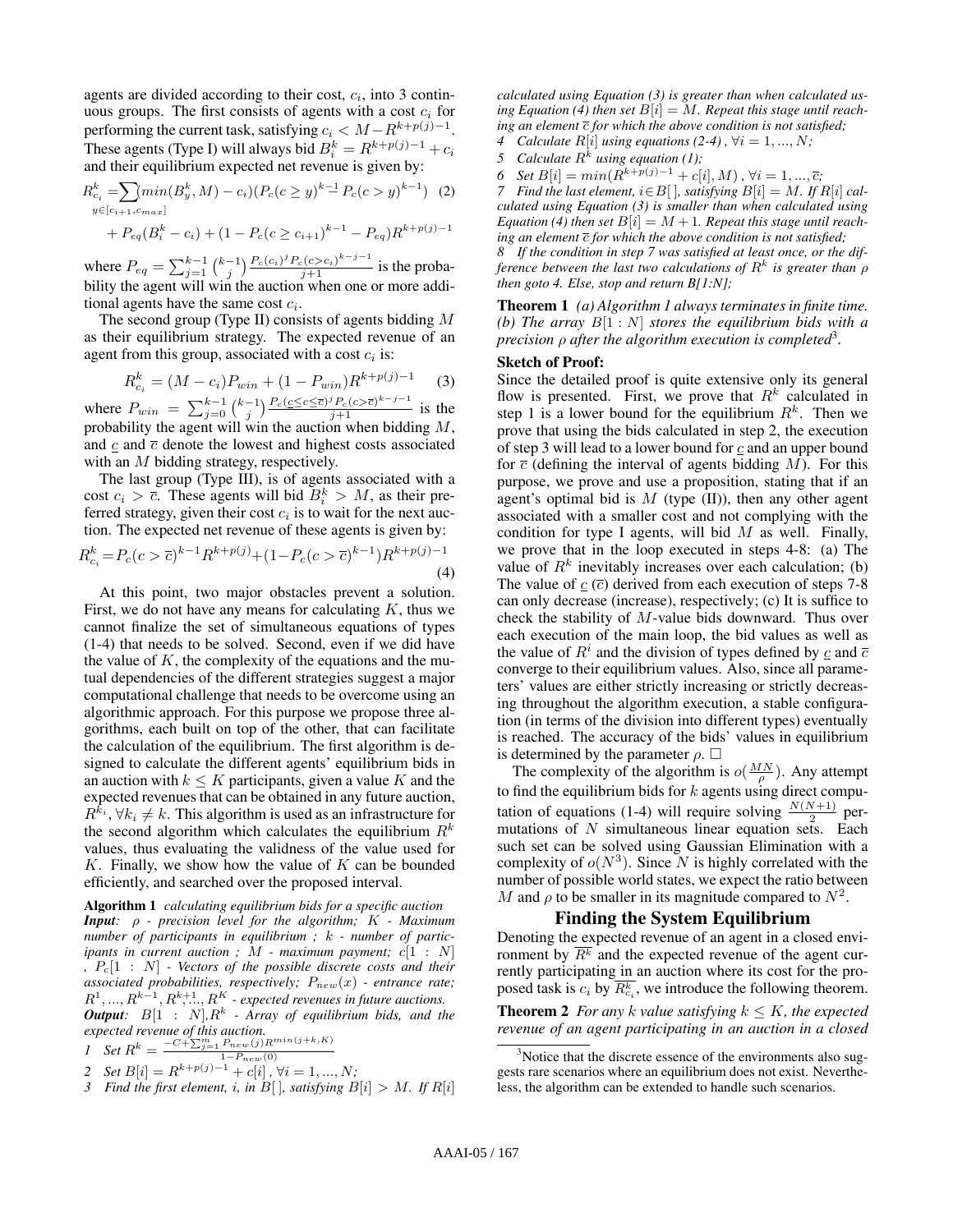*environment is an upper bound for the expected revenue of* an agent participating in an action with  $k' \geq k$  agents in an *open environment. Formally:*  $\overline{R^k} \geq R^{k+i} \forall i = 0, ..., K - k$ .

**Sketch of Proof:** Proof by induction. Consider agent  $A_{\overline{g}}$ operating in a closed environment and agent  $A<sub>g</sub>$  operating in an open environment. When  $k = 1$ , agent  $A_{\overline{g}}$  can use the same strategy as  $A<sub>g</sub>$  (in any k-agents' auction), resulting in an equal or better revenue as its cost components are similar to  $A_g$ 's, while its expected payment, M, is an upper bound for the expected payment to  $A<sub>g</sub>$ . Thus  $\overline{R<sup>1</sup>}$  is an upper bound for  $R^k$  (k=1, ..., K). Similarly for k=2 each agent uses higher bids in the open environment, since its alternative expected revenue (i.e. if it does not win the current auction) is greater (because  $\overline{R^1} \geq R^{k+i}, \forall i = 0, ..., K - k$ ). Thus we obtain that  $\overline{R^2}$  is an upper bound for  $R^k$  ( $k = 2, ..., K$ ). And so on.

The above theorem suggests that the solution for the closed environment can be a good starting point for finding the equilibrium in an open environment.

**Theorem 3** *Given a value* K *and a set*  $R = (\widehat{R}^1, ..., \widehat{R}^K)$ where  $\widehat{R}^i$  is an upper bound to the equilibrium  $R^i$ , if a subset of new upper bounds R' can be found where  $R^{i'} \leq \widehat{R}^{i}$  $\forall (R^{i'} \in R')$ , then any  $R^{j'}$  calculated by substituting  $R^i =$  $min(\widehat{R^1}, R^{i'}) \forall R^i \in R$  (where  $i \neq j$ ) in equation (1) is also *an upper bound for*  $R^j$  *satisfying*  $R^{j'} \leq \widehat{R^j}$ .

Sketch of Proof: Using equation (1) we prove that as long as any of the  $R<sup>i</sup>$  values used is an upper bound to the real values, the calculated value is also an upper bound.  $\Box$ 

The above two theorems result in a structured method for checking if a given  $K = k$  is the equilibrium maximum number of agents in an auction, and if so, for calculating the agents' equilibrium strategies. This concept is used in the following algorithm.

Algorithm 2 *An algorithm for checking the validity of* K*.* Input: similar to algorithm<sup>'</sup> 1, excluding the  $R^k$  values which are *not necessary for this algorithm*

*Output:*  $B[1:K][1:N]$  *- An array of equilibrium bids (if exist). 01 Calculate*  $R = (R^1, ..., R^K)$  *using* alg. 1 *with*  $P_{new}(x) = 0, \forall x$ ; *02 Repeat* {

03 Set  $R^{i^*} = R^i \quad \forall i \leq K;$ 

*04 For* ( $j=1; j \leq K; j+\overline{+}$ ) calculate  $R^j$  and  $B[j][\ ]$  *using* alg. 1*;* 

- *06 If*  $(R^{i^*} R^i) < \rho \quad \forall i \leq K$  *then* {
- *07 Calculate*  $R^{K+1}$  *using* algorithm 1*;*
- 08 *If*  $R^{K+1}$  < 0 *then return(null)*;
- *09 Else return* B[ ][ ]*;* } }*;*

Theorem 4 *(a) Algorithm 2 will always terminate in finite time. (b) If* K *is the equilibrium value, then* B[ ][ ] *will store the equilibrium bids with a precision* ρ *after the algorithm execution is completed.*

**Sketch of Proof:** We use theorem 2 to establish any  $R<sup>i</sup>$  in step 1 as an upper bound for the equilibrium expected net revenue given i agents  $\forall i = 1, ..., K$ . Then, according to theorem 3, R[ ]'s elements will always contain decreased upper bounds, converging to the equilibrium strategy, given  $K$ .  $\Box$ 

Notice that while in steps 4-5 of the algorithm we use a simple heuristic by which we calculate  $\overline{R}^j$  sequentially, many alternative heuristics can be used. For example, a heuristic that starts with  $R^{K}$  and calculates the different  $R^{j}$ values sequentially backward, or one that incorporates some level of logic in identifying the next element which will have the maximum affect over future calculations. As long as the basic concept of continuously updating the expected net revenue value is maintained, any heuristic concerning the order by which the different elements are updated will result with equilibrium, in a finite time.

Finally, by using the above algorithm 2, we can outline an additional algorithm that finds the equilibrium  $K$  value, by exploring the interval  $(1, ..., K_{upper})$ , where  $K_{upper}$  is an upper bound for  $K$  (e.g. the bound given at the beginning of the former section). The search for  $K$  in this interval can be done using a binary search, since we know that below this value the system will always yield a positive net revenue and above this value a negative one. Obviously this algorithm, as well as the former two algorithms, can be executed offline prior to the agent's entrance to the environment as they supply the full set of strategies (for all possible world states).

# Simulation Results

In this section we aim to illustrate the performance of the open environment compared to those that can be obtained in the closed environment model given in (Sarne, Hadad, & Kraus 2004) and in a central enforceable allocation model. We use an environment where the costs are uniformly distributed in the interval [10, 50] with 100 discrete values, and the parameters:  $M = 100, C = 2$ . The entrance probability used is  $P(0) = 1 - \alpha$  and  $P(1) = \alpha$ , thus  $E[P_{new}] = \alpha$ .

Figure 1, considers the agents' strategies when reaching a specific auction with  $k = 4$  participants within the sequence of auctions. The four curves depict the expected bid as a parameter of the agent's cost for performing the task,  $c_i$  (the horizontal axis), in a closed environment and for different entrance rates ( $\alpha = 0.1, 0.5, 0.9$ ) in an open environment. As expected, the bids of the agents in the closed environment are always higher than in the open environment, as these agents confront less competition.

Figure 2 depicts the central manager's average expense per task, as a function of the entrance rate of new agents. In the absence of a common ground for the different models we used the following comparative method which equalize the testing conditions for the open and closed environment. For each  $\alpha$  value, we extracted the appropriate equilibrium  $K^{\alpha}$  value in an open environment (results ranged from  $K^{0.05} = 42$  to  $K^{0.95} = 7$ ). Then, for each  $(\alpha, K^{\alpha})$  pair we simulated a closed environment, starting with  $K^{\alpha}$  agents and obtained (using 10,000 runs each time) the expected number of tasks performed (until running out of agents),  $n_{tasks}^{\alpha}$ , and the expected average cost per task (assuming non-assigned tasks are performed by an external contractor with a cost  $M$ ). The latter parameter is described by the most upper curve in the graph, and the changes in its value are associated with the different  $K^{\alpha}$  starting points used, as inherently it is not influenced by  $\alpha$ . Then we used a simulation of an open environment (with new agents entering according to  $\alpha$ ), starting with  $K^{\alpha}$  agents, and checked the expected average cost per task (using 10,000 runs), for performing  $n_{task}^{\alpha}$  tasks (described by the middle curve). As expected, the increase in the the entrance rate (associated with  $\alpha$ ) increases the difference between the performance